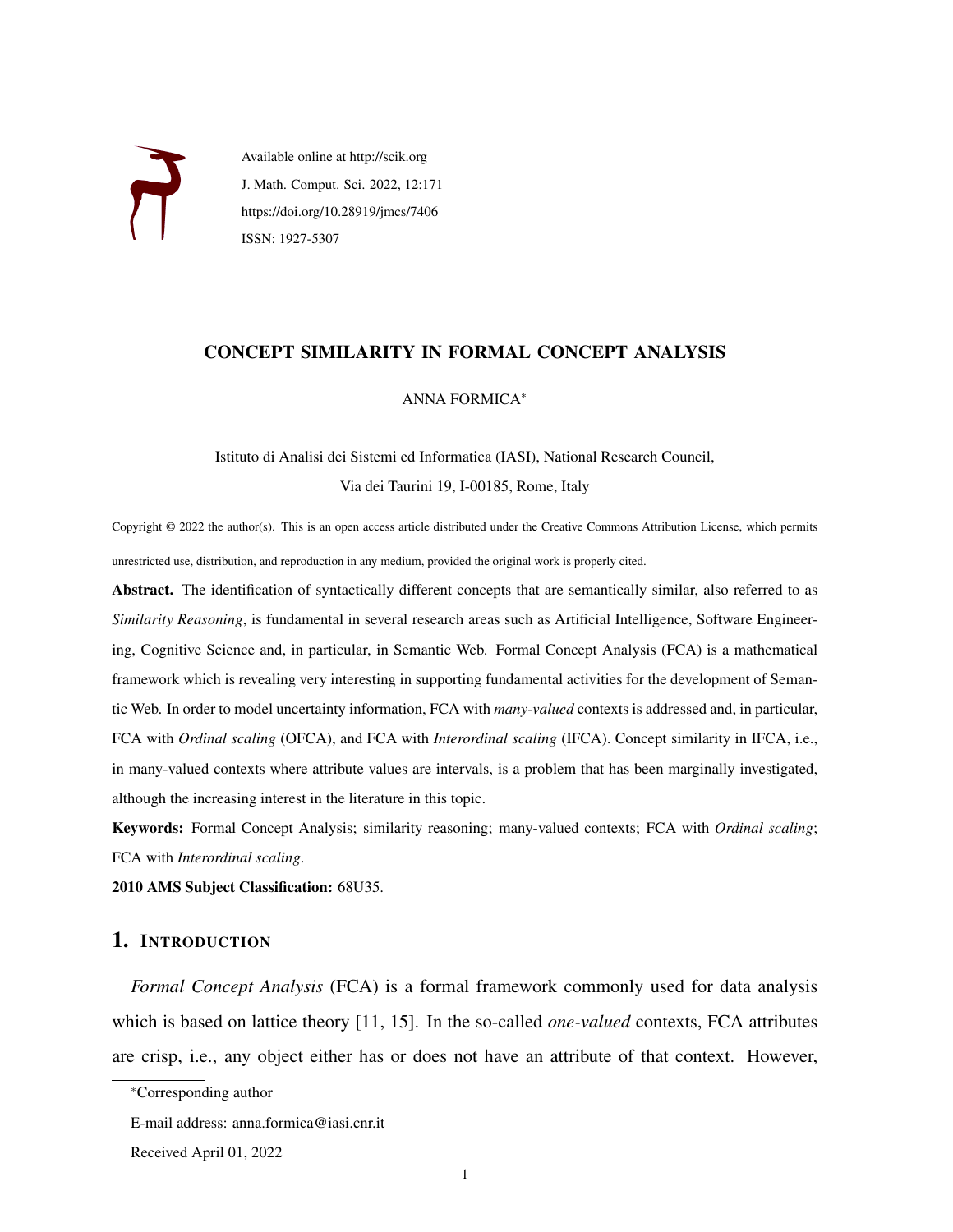in real life most of attributes are fuzzy, i.e., "it is a matter of degree to which an object has a (fuzzy) attribute" [\[1\]](#page-8-0). In other words, an object may have different attributes with different values, and an attribute may apply to different objects with different values. This is the case of *many-valued* contexts [\[11\]](#page-9-0). *Fuzzy Formal Concept Analysis* (FFCA) is a generalization of FCA where contexts are many-valued, and the attribute values are real numbers in the range [0,1] or intervals. This kind of FCA is referred to as OFCA, i.e., FCA with *Ordinal scaling* [\[11\]](#page-9-0), or IFCA, i.e., FCA with *Interordinal scaling* [\[7\]](#page-9-2).

*Similarity Reasoning*, i.e., the identification of syntactically different concepts that are semantically close, is fundamental in several research areas such as Artificial Intelligence, Software Engineering, Cognitive Science, and Semantic Web [\[10,](#page-9-3) [12\]](#page-9-4), and in different applications, such as for instance in GIS [\[9\]](#page-9-5). Concept similarity in the framework of IFCA, i.e., in many-valued contexts where attribute values are intervals, is a problem that has been marginally investigated in the literature, although the increasing interest in this topic.

A concept similarity measure in IFCA has been defined in [\[7,](#page-9-2) [8\]](#page-9-6), and combines the *Interval Type-2 Fuzzy Sets* (IT2 FSs) framework [\[19\]](#page-9-7), with regard to concept extents, and the *information content* approach [\[13\]](#page-9-8), with regard to concept intents. The latter has been extensively investigated and experimented in the literature, and has a higher correlation with human judgment with respect to the traditional approaches.

The paper is organized as follows. In the next section, the Related Work is given, and in Section [3](#page-2-0) first FCA, OFCA and IFCA are informally presented and, then, evaluating concept similarity in IFCA is addressed. Finally Section [4](#page-8-1) concludes.

# 2. RELATED WORK

FCA concept similarity has been addressed in [\[4\]](#page-8-2), by relying on human domain expertise, and in [\[5,](#page-8-3) [17\]](#page-9-9), according to the information content approach, but in both cases within one-valued contexts. In particular, in [\[17\]](#page-9-9), a method for measuring the similarity of FCA concepts has been proposed, and the Pearson and Spearman correlation coefficients with human judgment have been provided for some of the existing approaches, which is one of the open challenge of this research topic.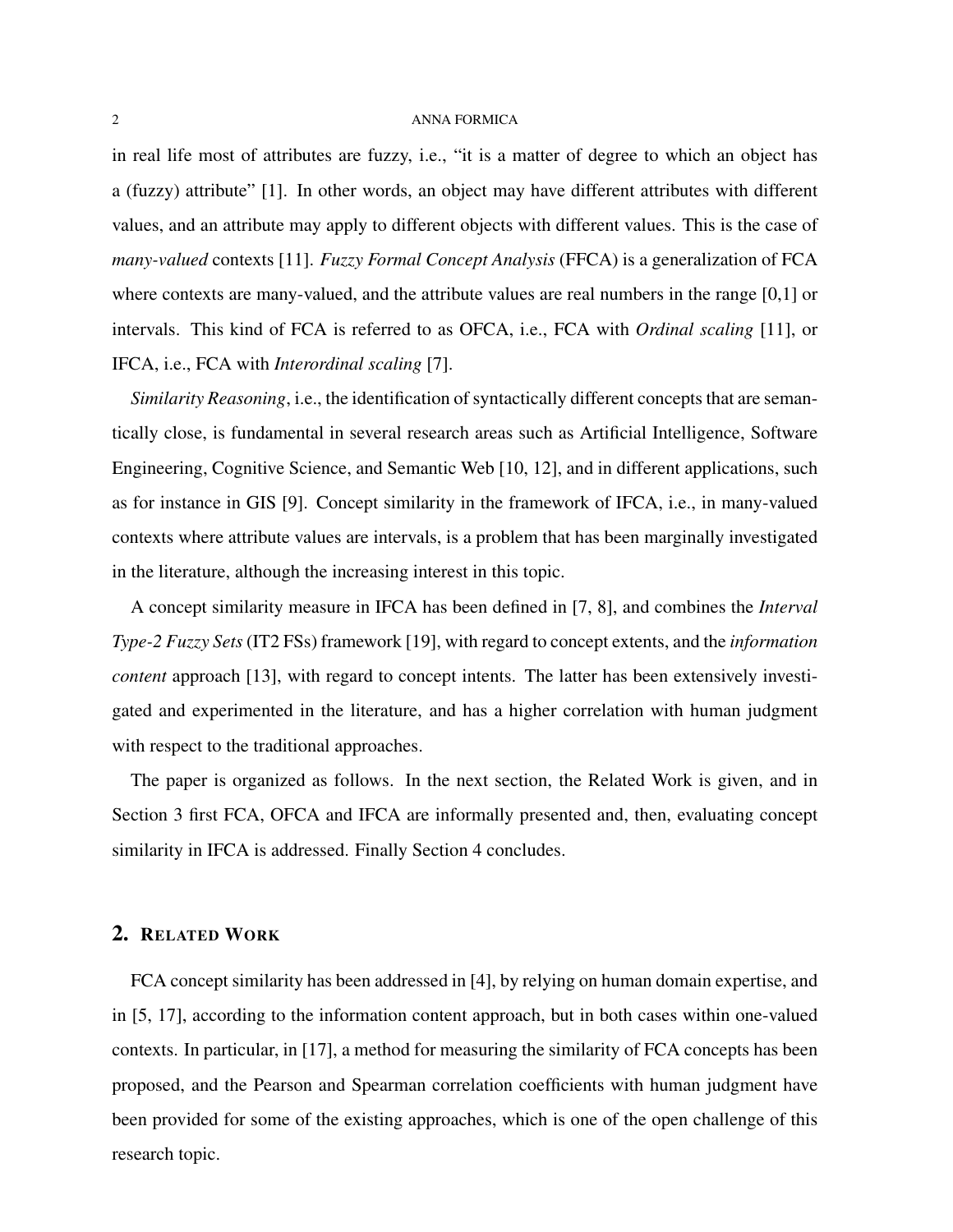Many-valued contexts have been addressed in [\[6\]](#page-8-4), but in the case of FCA with *Ordinal scaling* (OFCA). With regard to IFCA, a formal framework, referred to as *L-Fuzzy concept theory*, has been defined in [\[2\]](#page-8-5) which is probably the first research paper providing a theoretical foundation about it. Successively, some interesting works have been defined in the literature which have investigated and deepened the mathematics underlying specific aspects of IFCA, as for instance [\[3\]](#page-8-6).

In [\[16\]](#page-9-10) the need for IT2 fuzzy analytical systems for the development of Semantic Web is emphasized, and a similarity measure for IFCA is proposed. It is based on the similarity measure for IT2 FSs defined in [\[18\]](#page-9-11), the approach presented in [\[5\]](#page-8-3), and relies on the experimental results given in [\[6\]](#page-8-4).

## <span id="page-2-0"></span>3. FCA WITH ONE AND MANY-VALUED CONTEXTS

In order to intuitively recall FCA, the context named *Sardinia Hotels* presented in [\[7\]](#page-9-2) is used. In FCA, a *one-valued context* (*context* for short) is a triple (*O*,*A*,*R*), where *O* is a set of *objects*, *A* is a set of *attributes*, and *R* is a binary relation between *O* and *A*. In the *Sardinia Hotels* context recalled below, the set *O* is defined by the following six objects representing six different hotels:

*O* = {*H*1,*H*2,*H*3,*H*4,*H*5,*H*6},

and the set *A* is defined by the three following attributes:

$$
A = \{SwPool, Sea, Meal\}
$$

where *SwPool* stands for swimming pool. Furthermore, the relation *R* among hotels and attributes is defined by Table [1.](#page-3-0)

A concept of the *Sardinia Hotels* context is, for instance, the pair (*E*,*I*) where *E* is a set of objects, referred to as concept *extent*, and *I* is a set of attributes, referred to as concept *intent*, defined as follows:

((*H*1,*H*3,*H*5),(*Sea*,*Meal*))

since the objects *H*1, *H*3, and *H*5 have both the attributes *Sea* and *Meal*, and vice versa, both these attributes apply to the objects *H*1, *H*3, and *H*5.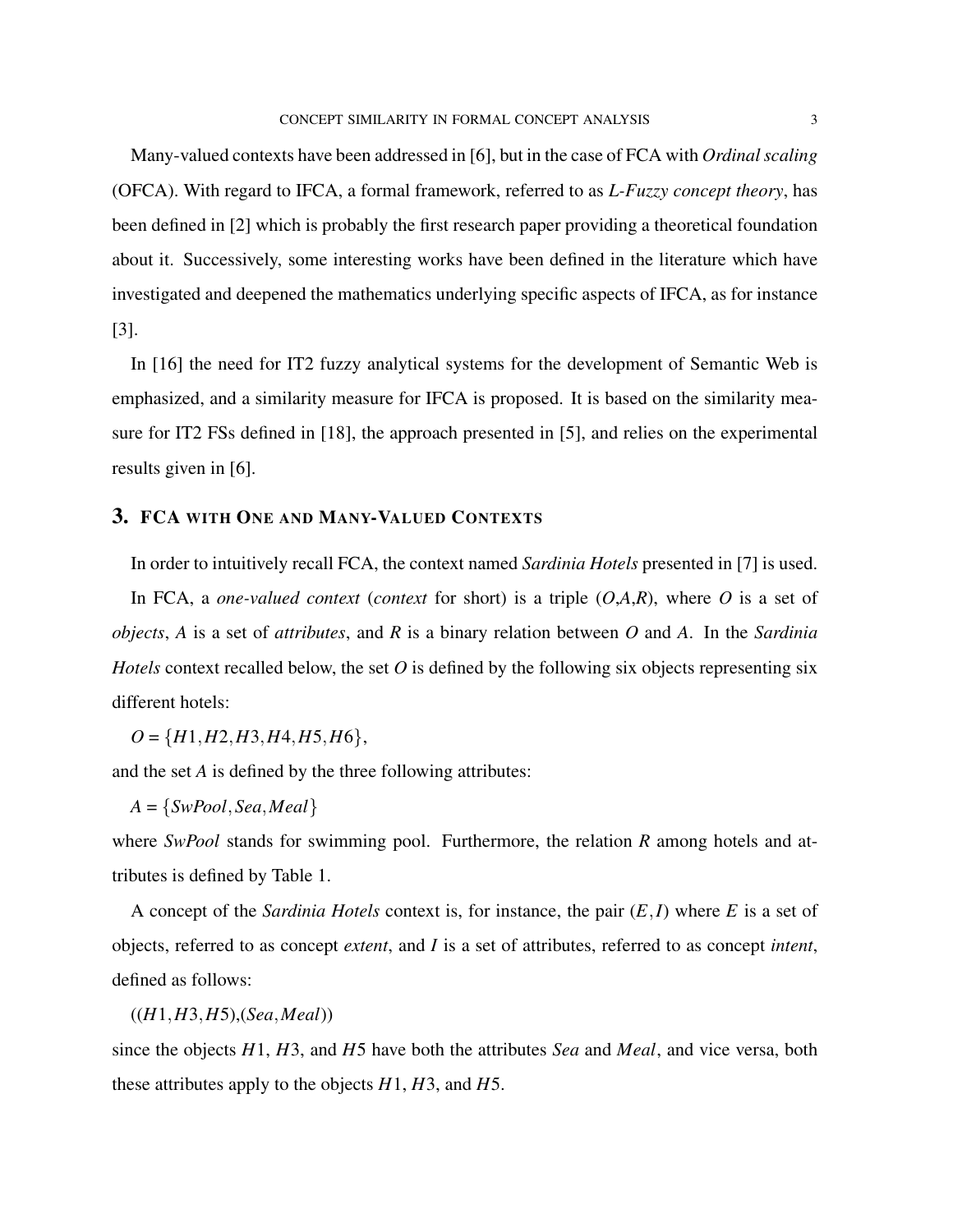|                | <b>SwPool</b> | Sea      | <b>Meal</b> |
|----------------|---------------|----------|-------------|
| H1             |               | $\times$ | $\times$    |
| H2             | $\times$      |          | $\times$    |
| H3             |               | $\times$ | $\times$    |
| <b>H4</b>      | $\times$      | $\times$ |             |
| H <sub>5</sub> |               | $\times$ | $\times$    |
| <b>H6</b>      | $\times$      | $\times$ |             |

<span id="page-3-0"></span>TABLE 1. The FCA *Sardinia Hotels* context



<span id="page-3-1"></span>FIGURE 1. Concept Lattice of the *Sardinia Hotels* context

Given a context  $(O, A, R)$ , consider the set of all the concepts of this context, indicated as  $L(O,A,R)$ . Then:

## $(\mathcal{L}(O,A,R),\leq)$

is a complete lattice called *Formal Concept Lattice* (*Concept Lattice* for short), i.e., for each subset of concepts, the greatest lower bound (the greatest common subconcept) and the least upper bound (the least common superconcept) exist. For instance, the Concept Lattice constructed from the context of Table [1](#page-3-0) is shown in Figure [1.](#page-3-1)

In a one-valued context an attribute is a property that an object may have or may not have. For instance, according to the one-valued context *Sardinia Hotels* above, each of the attributes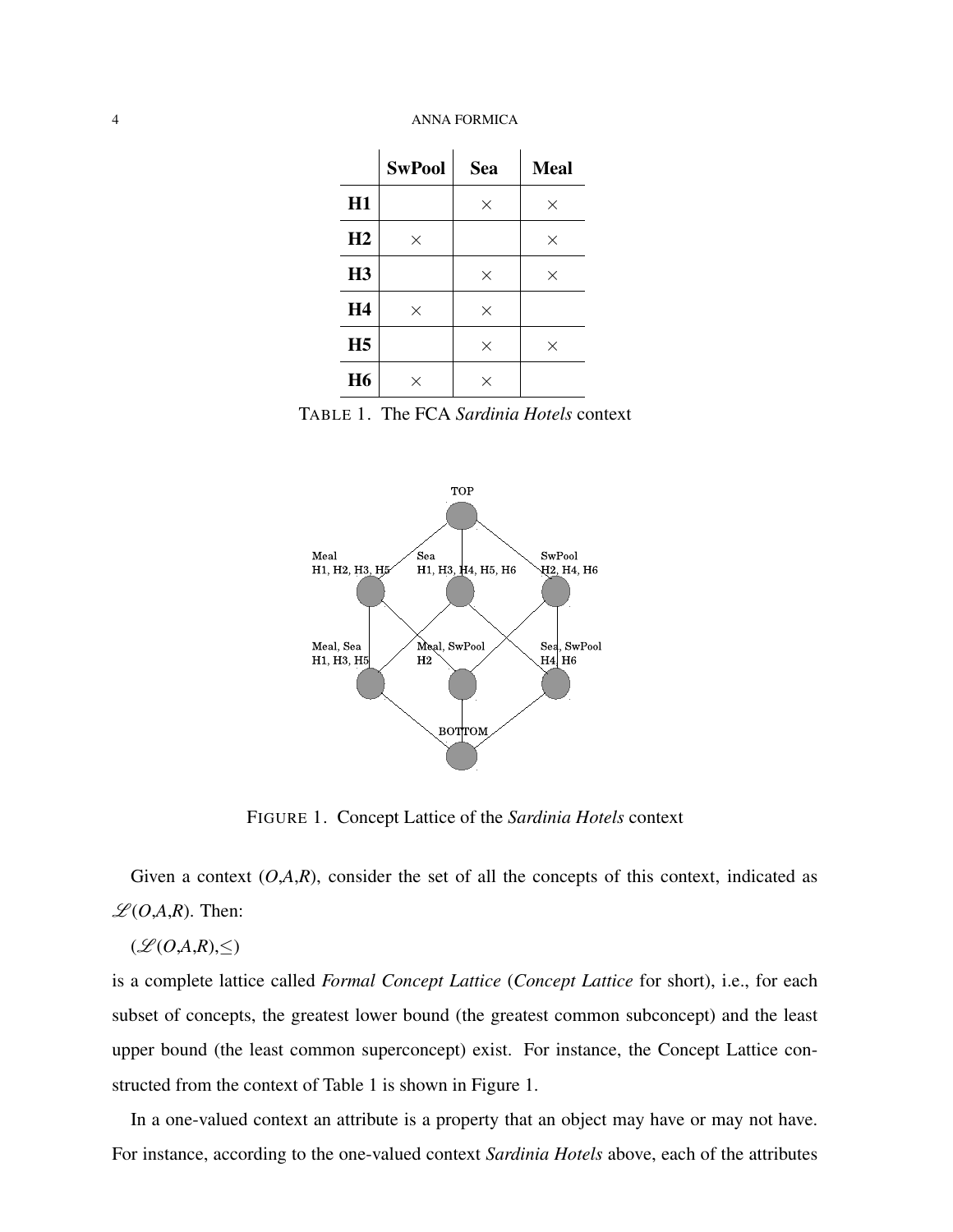*SwPool*, *Sea*, and *Meal* applies or does not apply to each of the hotel objects. However, in real world, an attribute may apply to different objects with different values, i.e., it can be manyvalued.

Analogously to one-valued contexts, many-valued contexts can be represented by tables, where rows are labeled by objects and columns are labeled by attributes. Many-valued contexts can be transformed into one-valued contexts according to a *conceptual scaling* process [\[11\]](#page-9-0). In particular, in this process, each attribute of a many-valued context is interpreted by means of a context, referred to as *conceptual scale* [\[11\]](#page-9-0). Typical conceptual scales are *Nominal*, *Ordinal*, and *Interordinal* scales. Nominal scales are used for attribute values which mutually exclude each other, for instance in the case of the attribute values {*human, animal, plant*}. Ordinal scales are suitable when attribute values are ordered, and each value implies the weaker ones, e.g., {*extremely active, very active, active*}. *Interordinal scales* are used for attributes which have a range of possible values (intervals), e.g., {*fully, very much, very few, not at all*}.

In many-valued contexts attributes do not describe objects in a uniform way, i.e., a given attribute applies to different objects in different ways. For instance, in the *Sardinia Hotels* context above, consider the attribute *Meal*. In general, when reserving an hotel, we would like to know whether the hotel provides both lunch and dinner, or half-board. Without the introduction of fuzzy information, we have no way to specify how appropriate is an attribute to a given object.

Consider the many-valued context *Sardinia Hotels* which is specified by the fuzzy relation given in Table [2.](#page-5-0) Note that crosses in Table [1](#page-3-0) have been replaced by grades of membership, from 0 to 1, each allowing us to quantify "how much" an object has, or is described by, an attribute and vice versa an attribute applies to an object.

In the table, the presence of attributes with grade of membership equal to 1.0, such us for instance the attributes *Sea* or *Meal* of the object *H*1, means that the attribute fully applies to the object and vice versa the object is properly described by the attribute. This does not hold for lower membership grades. For example, consider the attribute *Meal* of the object *H*2 which has membership value equal to 0.5. This means that the attribute *Meal* partially applies to the hotel *H*2, for instance because the hotel just provides half board.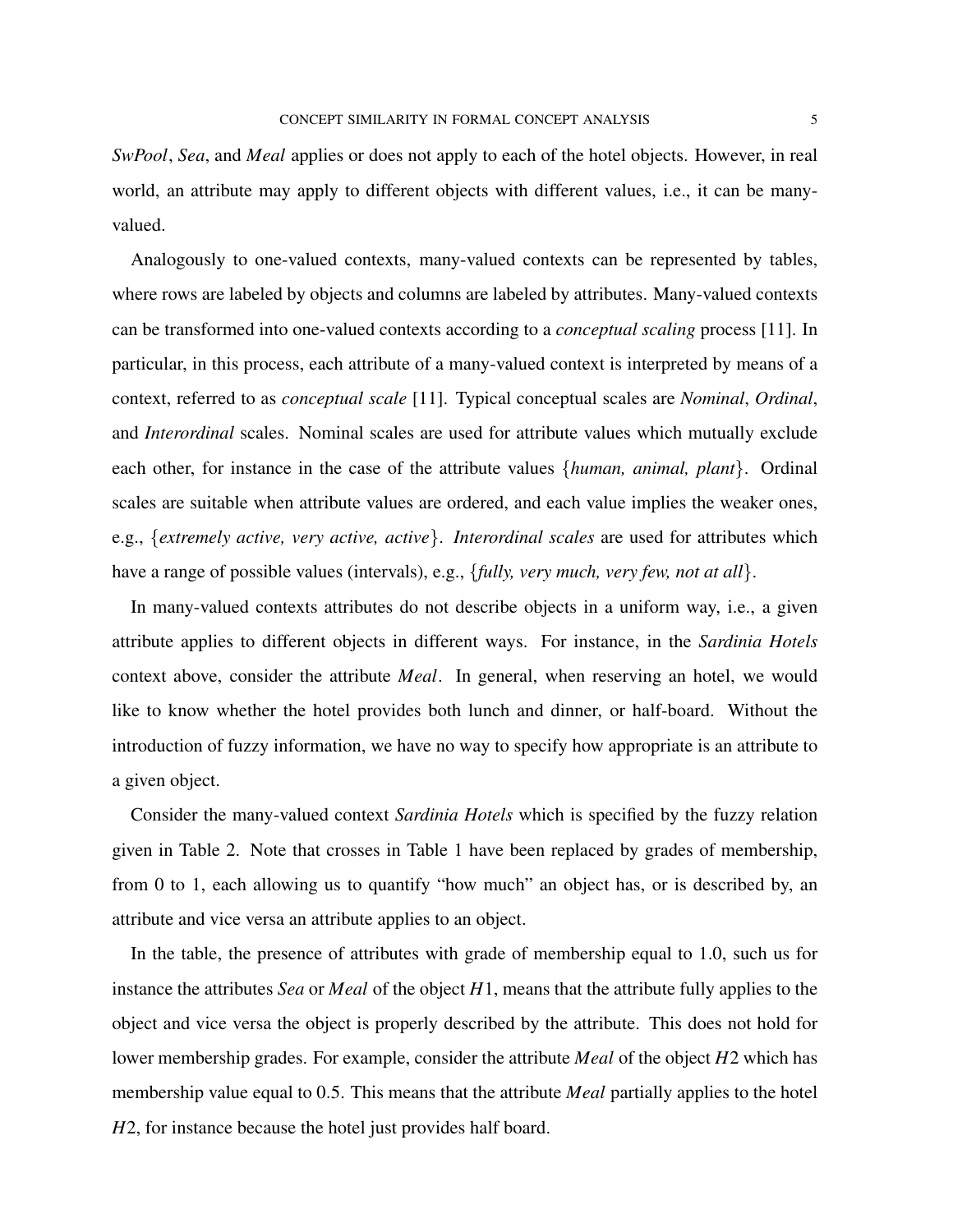|                | <b>SwPool</b> | <b>Sea</b> | <b>Meal</b> |
|----------------|---------------|------------|-------------|
| H1             |               | 1.0        | 1.0         |
| H <sub>2</sub> | 1.0           |            | 0.5         |
| H <sub>3</sub> |               | 0.7        | 0.5         |
| <b>H4</b>      | 1.0           | 1.0        |             |
| H <sub>5</sub> |               | 0.3        | 1.0         |
| <b>H6</b>      | 1.0           | 0.8        |             |

<span id="page-5-0"></span>TABLE 2. The many-valued OFCA *Sardinia Hotels* context

Consider now the many-valued context *Sardinia Hotels* which is specified by the fuzzy relation given in Table [3,](#page-5-1) where crosses in Table [1](#page-3-0) have been replaced by *words*, each allowing us to specify "how much" an object has, or is described by, an attribute and vice versa an attribute applies to an object. For instance the hotel *H*2 in Table [3](#page-5-1) has the attribute *SwPool* with grade of membership *Fully*, which means that such it fully applies to the hotel *H*2 (and vice versa the hotel *H*2 can be properly described by the attribute *SwPool*). Instead, the object *H*2 has the attribute *Meal* with a membership value *Very*, which means that such an attribute partially applies to this hotel (for instance it could provide meals just for lunch).

|           | <b>SwPool</b> | Sea       | <b>Meal</b> |
|-----------|---------------|-----------|-------------|
| H1        |               | Fully     | Fully       |
| H2        | Fully         |           | Very        |
| <b>H3</b> |               | Very much | Very        |
| H4        | Fully         | Fully     |             |
| <b>H5</b> |               | Very Few  | Fully       |
| <b>H6</b> | Fully         | Very much |             |

<span id="page-5-1"></span>TABLE 3. The IFCA *Sardinia Hotels* context, by using words

In order to elaborate such grades of membership, words are replaced by intervals (IT2 FS grades of membership). The association of words with intervals is a problem which has been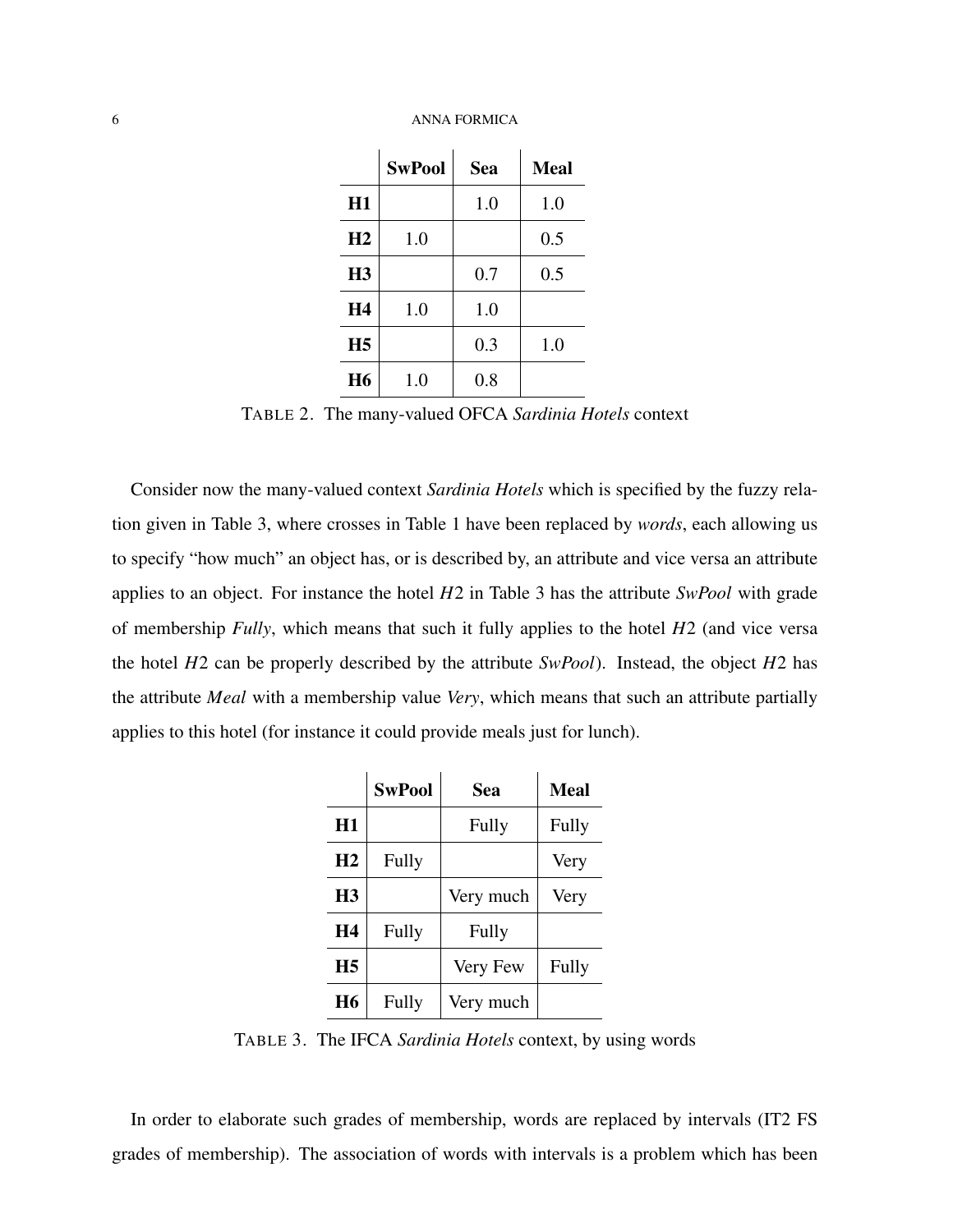extensively investigated in the literature and is still attracting a lot of attention [\[14\]](#page-9-12). Suppose that words in Table [3](#page-5-1) are associated with intervals, as defined in the IFCA context of in Table [4.](#page-7-0)



<span id="page-6-0"></span>FIGURE 2. Concept Lattice of the OFCA *Sardinia Hotels* context



<span id="page-6-1"></span>FIGURE 3. Concept Lattice of the IFCA *Sardinia Hotels* context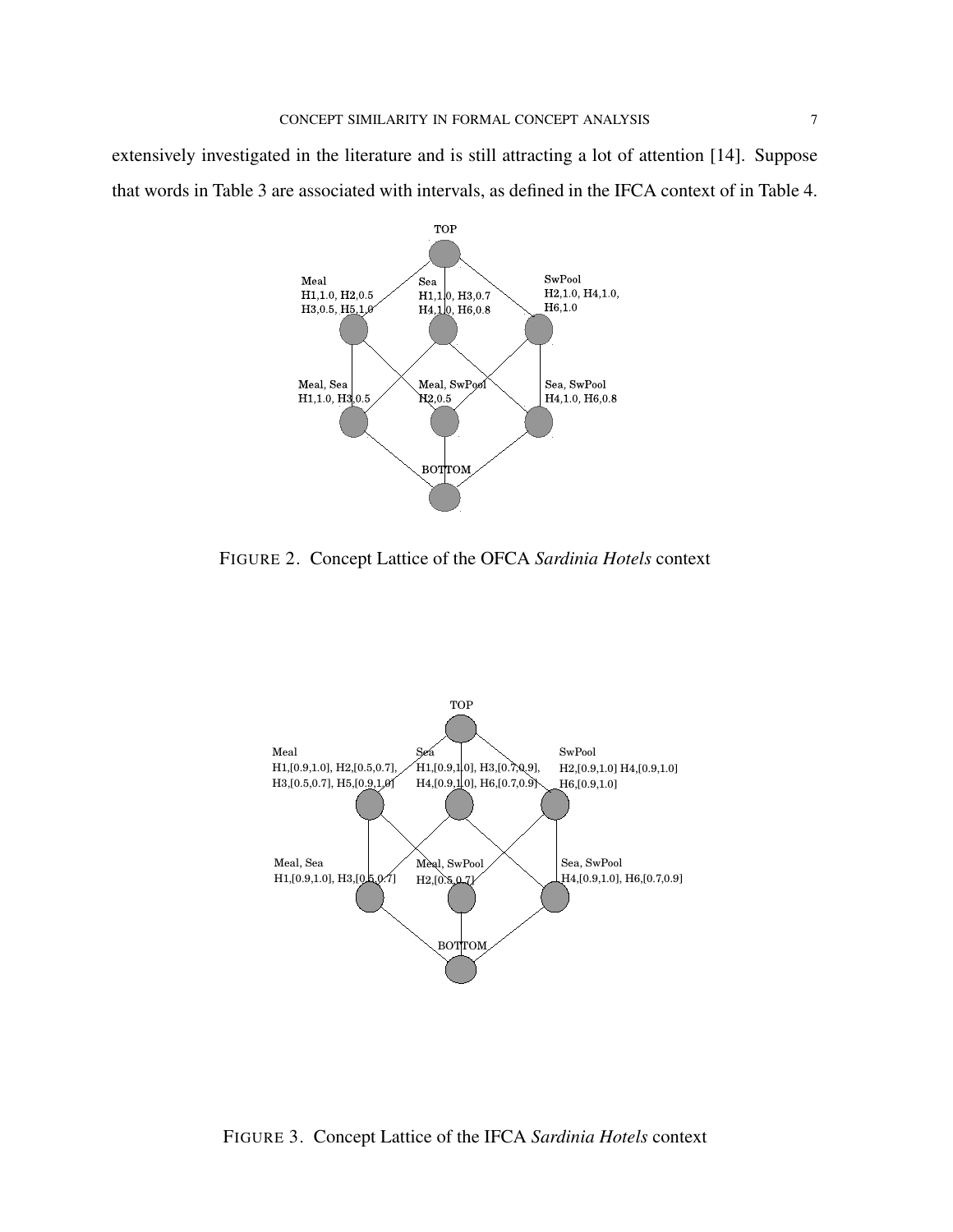The OFCA and IFCA Concept Lattices constructed from the contexts of Tables [2](#page-5-0) and [4](#page-7-0) are shown in Figures [2](#page-6-0) and [3,](#page-6-1) respectively. Note that in the case two or more attributes apply to an object with different grades of membership, e.g., different intervals, the object is associated with the interval having, as lower bound and upper bound, the minimum between the lower bounds and the upper bounds, respectively. The IFCA concept similarity measure proposed in [\[7,](#page-9-2) [8\]](#page-9-6) combines the similarity of the concept extents, i.e., the *Interval Type-2 Fuzzy Sets* (IT2 FSs) of objects [\[18\]](#page-9-11), and the similarity of concept intents, i.e., the sets of attributes. In particular, concept extents are evaluated according to the widely accepted crisp similarity measure for IT2 FSs defined in [\[18\]](#page-9-11). Such a notion is used in most applications of general Type-2 Fuzzy Sets due to the simpler underlying mathematics, and allows a relevant simplification about the definition of similarity between fuzzy sets. Concept intents are evaluated according to the *information content* approach [\[13\]](#page-9-8), which has been extensively experimented in the literature and has a higher correlation with human judgment. Currently, to our knowledge, there are no other proposals for evaluating IFCA concept similarity. The impact about the use of the information content approach within IFCA has been experimented in [\[6\]](#page-8-4). In the mentioned paper, the experimental results show that the correlation with human judgment has an average increment of about 0.3, with respect to the compared proposals. Besides the use of the information content approach, this significant increment is due to the combination of the concept extent and the concept intent similarities.

|                | <b>SwPool</b> | Sea        | Meal       |
|----------------|---------------|------------|------------|
| H1             |               | [0.9, 1.0] | [0.9, 1.0] |
| H2             | [0.9, 1.0]    |            | [0.5, 0.7] |
| H <sub>3</sub> |               | [0.7, 0.9] | [0.5, 0.7] |
| Η4             | [0.9, 1.0]    | [0.9, 1.0] |            |
| H <sub>5</sub> |               | [0.1, 0.3] | [0.9, 1.0] |
| Η6             | [0.9, 1.0]    | [0.7, 0.9] |            |

<span id="page-7-0"></span>TABLE 4. The IFCA *Sardinia Hotels* context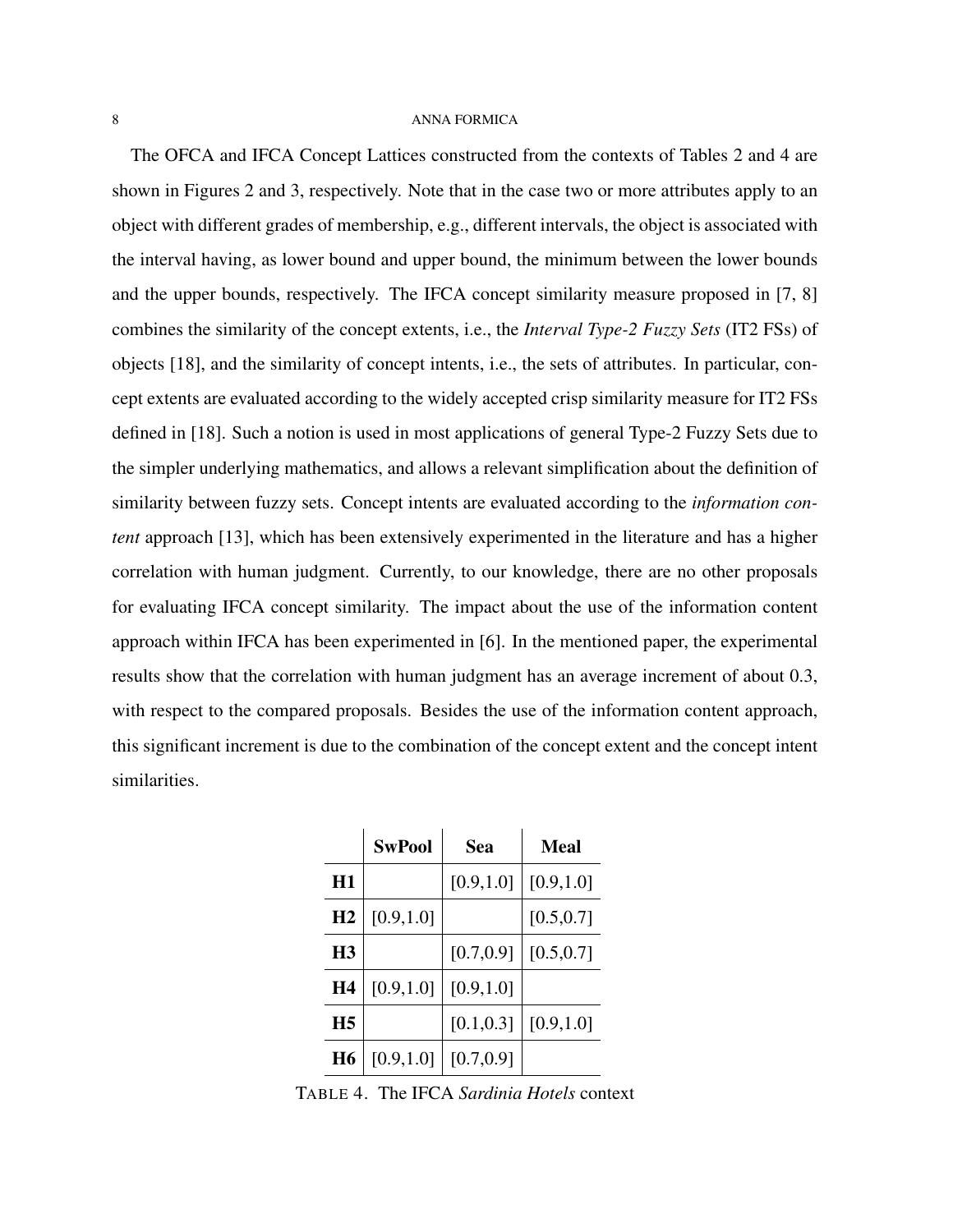## <span id="page-8-1"></span>4. CONCLUSION

In this paper evaluating IFCA concept similarity has been addressed, and the related literature has been recalled. According to [\[7,](#page-9-2) [8\]](#page-9-6), it concerns the combination of the similarity of concept extents, that are IT2 FSs, and the similarity of concept intents, that are sets of concept nouns. In particular, concept extents are compared according to the widely accepted crisp similarity measure for IT2 FSs, that allows a relevant simplification about the definition of similarity between general T2 FSs. Concept intents are evaluated according to the *information content* approach, which has been extensively experimented in the literature and has a higher correlation with human judgment.

Although the interest in this research topic is increasing, unfortunately in the literature there are no further significant proposals in this direction that can be compared with the mentioned similarity measure.

## CONFLICT OF INTERESTS

The author declares that there is no conflict of interests.

### **REFERENCES**

- <span id="page-8-0"></span>[1] R. Belohlavek, What is a fuzzy concept lattice? II, in: S.O. Kuznetsov, D. Slezak, D.H. Hepting, B.G. Mirkin (Eds.), Rough sets, fuzzy sets, data mining and granular computing, Springer Berlin Heidelberg, Berlin, Heidelberg, 2011: pp. 19–26.
- <span id="page-8-5"></span>[2] A. Burusco, R. Fuentes-González, The study of the interval-valued contexts, Fuzzy Sets Syst. 121 (2001), 439-452.
- <span id="page-8-6"></span>[3] Y. Djouadi, H. Prade, Interval-valued fuzzy formal concept analysis. In: Rauch, J. et al. (Eds.): Foundations of intelligent systems, International Symposium on Methodologies for Intelligent Systems (ISMIS 2009), Lecture Notes in Computer Science (LNCS) 5722, 2009, pp. 592-601.
- <span id="page-8-2"></span>[4] A. Formica, Ontology-based concept similarity in formal concept analysis, Inform. Sci. 176 (2006), 2624–2641.
- <span id="page-8-3"></span>[5] A. Formica, Concept similarity in formal concept analysis: An information content approach, Knowl.-Based Syst. 21 (2008), 80–87.
- <span id="page-8-4"></span>[6] A. Formica, Similarity reasoning for the semantic web based on fuzzy concept lattices: An informal approach, Inform. Syst. Front. 15 (2013), 511–520.